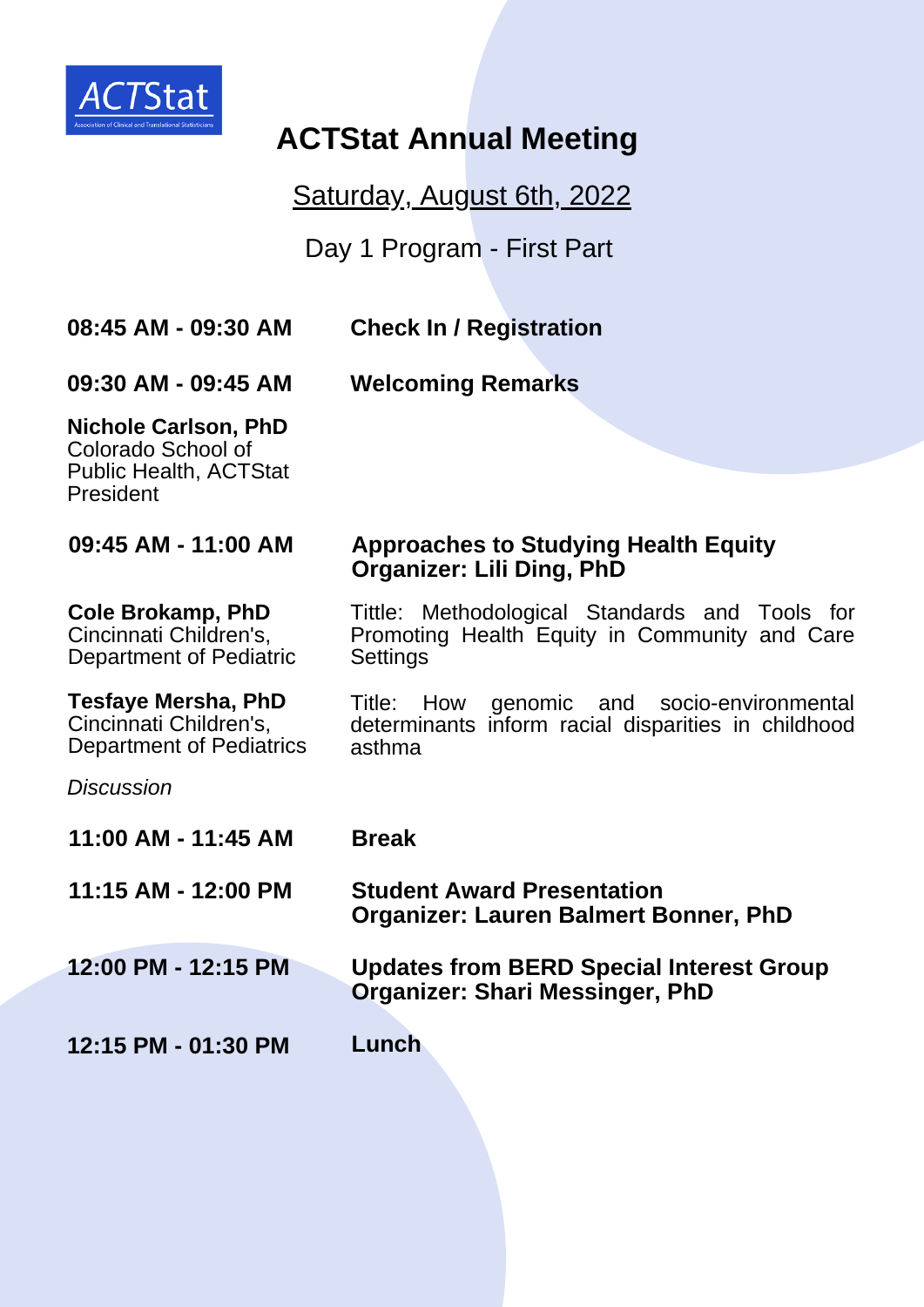

# **ACTStat Annual Meeting**

Saturday, August 6th, 2022

Day 1 Program - Second Part

| 1:30 PM - 2:30 PM                                                                       | <b>Keynote Speaker</b><br><b>Organizer: Nichole Carlson, PhD</b>                     |
|-----------------------------------------------------------------------------------------|--------------------------------------------------------------------------------------|
| <b>Leonie Misquitta, PhD</b><br><b>Program Director</b><br>NCATS/CD2H/N3C/NCATS<br>/NIH | Title: The National Covid Cohort Collaborative (N3C)                                 |
|                                                                                         |                                                                                      |
| 02:30 PM - 02:45 PM                                                                     | <b>Break</b>                                                                         |
| 02:45 PM - 04:15 PM                                                                     | <b>Career Development Break Out Session</b><br>(Pick two at registration)            |
| Organizer:<br>Ashley Peterson, PhD                                                      | Strategies for Supervising Biostatisticians for<br><b>Collaborative Research</b>     |
| Organizer:<br>Nichole Carlson, PhD                                                      | Strategies for Budgeting Biostatistics in<br><b>Collaborative Grants</b>             |
| Organizer:<br>Ryan Peterson, PhD                                                        | Collaborator Phenotyping - Strategies for Building<br><b>Successful Partnerships</b> |
| 04:15 PM - 04:30 PM                                                                     | <b>Break</b>                                                                         |
| 04:30 PM - 04:45 PM                                                                     | <b>ACTStat Annual Business Meeting</b><br><b>Organizer: Nichole Carlson, PhD</b>     |
| 06:30 PM                                                                                | <b>ACTStat Annual Dinner</b>                                                         |